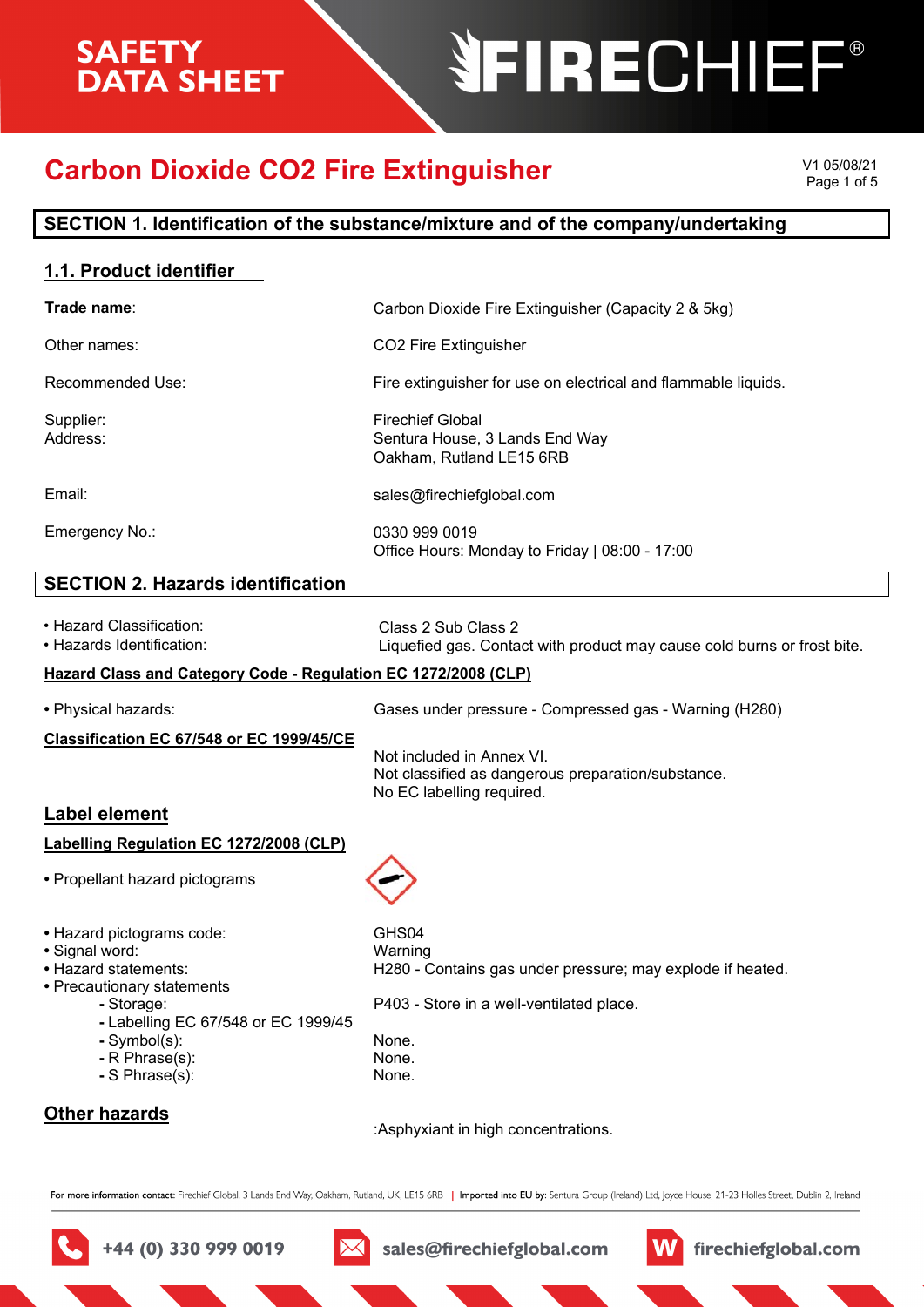# **SFIRECHIEF®**

## **Carbon Dioxide CO2 Fire Extinguisher** Page 2 of 5 Page 2 of 5

V1 05/08/21

### **SECTION 3. Composition/information on ingredients**

Substance Name: Carbon Dioxide CAS No.: 124-38-9 Extinguisher Content Mass (kg): 2.0-5.0 Contains no other components or impurities which will influence the classification of the product.

#### **SECTION 4. First Aid measures**

| Inhalation:           | Call doctor if victim unconscious, move to uncontaminated area and<br>give assisted respiration. Low concentrations of CO2 cause increased<br>respiration and headache. Remove victim to uncontaminated area to<br>breathe fresh air. Keep warm and quiet. Continued treatment should be<br>symptomatic and supportive.                                                                                                                                                                                                                  |
|-----------------------|------------------------------------------------------------------------------------------------------------------------------------------------------------------------------------------------------------------------------------------------------------------------------------------------------------------------------------------------------------------------------------------------------------------------------------------------------------------------------------------------------------------------------------------|
| Eye Contact:          | Immediately flush eyes with plenty of water for 15 minutes whilst holding<br>lids open. If redness, itching or burning occurs get medical attention.                                                                                                                                                                                                                                                                                                                                                                                     |
| Skin Contact:         | Wash material off skin with copious amounts of water and soap for at<br>least 15 minutes. If redness, itching or burning occurs get medical<br>attention.                                                                                                                                                                                                                                                                                                                                                                                |
| Ingestion:            | Not applicable                                                                                                                                                                                                                                                                                                                                                                                                                                                                                                                           |
| Acute Overexposure:   | Carbon Dioxide is non-toxic at normal temperature and pressure. By<br>diluting the oxygen concentration in air below the level necessary to<br>support life, it can act as an asphyxiant. Effects of oxygen deficiency<br>are: 12-16%: breathing and pulse rate increased, muscular coordination<br>slightly disturbed; 10- 14%: emotional upset, normal fatigue, disturbed<br>respiration; 6-10% nausea and vomiting, collapse or loss of<br>consciousness; below 6%: convulsive movements, possible respiratory<br>collapse and death. |
| Chronic Overexposure: | Long term exposure to carbon dioxide has no known health effects.<br>Prolonged exposure to an oxygen deficient atmosphere (below 18%<br>oxygen in air) may affect the heart and nervous system.                                                                                                                                                                                                                                                                                                                                          |

#### **SECTION 5. Fire fighting measures**  Suitable Extinguishing Media: Hazards from Combustion Products: PPE for Fire Fighters: Hazchem Code: This is an extinguishing agent None Rescuers should not enter oxygen depleted room without the use of self contained full face breathing equipment. 2TE

For more information contact: Firechief Global, 3 Lands End Way, Oakham, Rutland, UK, LE15 6RB | Imported into EU by: Sentura Group (Ireland) Ltd, Joyce House, 21-23 Holles Street, Dublin 2, Ireland

+44 (0) 330 999 0019

sales@firechiefglobal.com

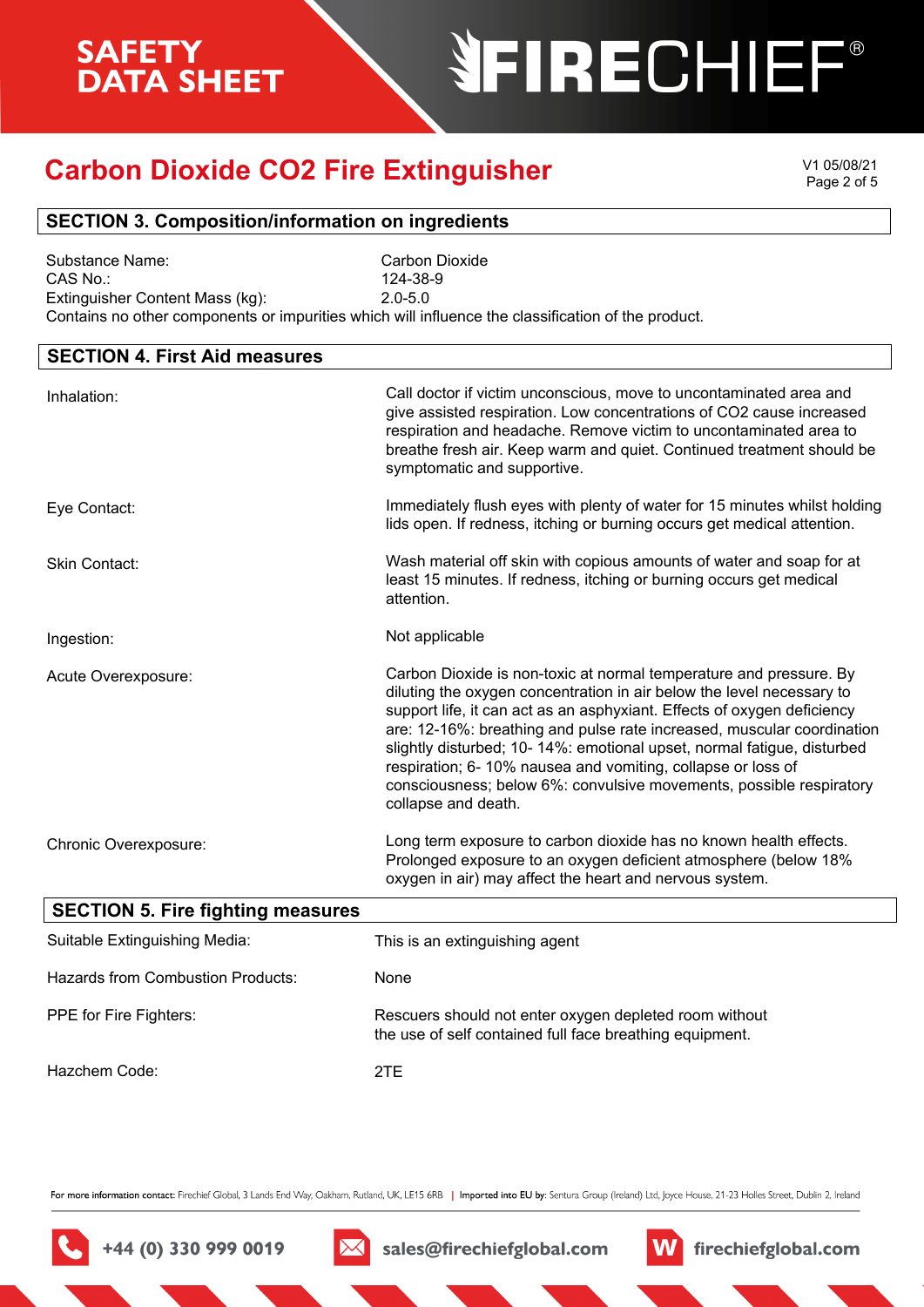# **SFIRECHIEF®**

## **Carbon Dioxide CO2 Fire Extinguisher** Page 3 of 5

V1 05/08/21

| <b>SECTION 6. Accidental release measures</b>           |                                                                                                                                                                                                                                                                                                              |  |
|---------------------------------------------------------|--------------------------------------------------------------------------------------------------------------------------------------------------------------------------------------------------------------------------------------------------------------------------------------------------------------|--|
| <b>Emergency Procedures:</b>                            | Evacuate area and ventilate. Do not enter area where high<br>concentrations may exist without appropriate protective equipment.                                                                                                                                                                              |  |
| Methods and Materials for Containment<br>and clean Up:  | Not applicable – agent is a gas                                                                                                                                                                                                                                                                              |  |
| <b>SECTION 7. Handling and storage</b>                  |                                                                                                                                                                                                                                                                                                              |  |
| General:                                                | Protect the cylinder from damage. Handle in well-ventilated areas.                                                                                                                                                                                                                                           |  |
| Safe Storage:                                           | Store in cool, dry, well ventilated areas out of direct sunlight and away<br>from heat and ignition sources. Do not expose any cylinder part to<br>temperatures above 55°C, store upright on a level floor, secure in<br>position and protect from damage. Full cylinders stored separately from<br>empties. |  |
| <b>SECTION 8. Exposure controls/personal protection</b> |                                                                                                                                                                                                                                                                                                              |  |

Personal Protection:

Ensure adequate ventilation. Protect eyes, face and skin.

National Exposure Controls:

Carbon Dioxide ES-TWA 5,000 ppm & Carbon Dioxide ES-STEL

30,000 ppm

#### **SECTION 9. Physical and chemical properties**

| Color:                            | Colorless                                                                                                |
|-----------------------------------|----------------------------------------------------------------------------------------------------------|
| Odor:                             | <b>Odorless</b>                                                                                          |
| Relative Density, gas (air=1):    | 1.52                                                                                                     |
| Relative Density, Liquid (air=1): | 1.03                                                                                                     |
| Solubility in Water [mg/l]:       | 2000                                                                                                     |
| Melting Point:                    | $-56.6^{\circ}$ C                                                                                        |
| <b>Boiling Point:</b>             | -78.5°C                                                                                                  |
| Flammability range:               | Non flammable                                                                                            |
| <b>Critical Temperature:</b>      | $30^{\circ}$ C                                                                                           |
| Vapour Pressure [20°C]:           | 57.3 bar                                                                                                 |
| Other Data:                       | Gas/vapor heavier than air. May accumulate in confined spaces,<br>particularly at or below ground level. |

#### **SECTION 10. Stability and reactivity**

+44 (0) 330 999 0019

Incompatible Materials: Not applicable Hazardous Reactions: None Conditions to Avoid: None Hazardous Decomposition Products: None

Chemical Stability: Stable under normal conditions of handling and use.

firechiefglobal.com

For more information contact: Firechief Global, 3 Lands End Way, Oakham, Rutland, UK, LE15 6RB | Imported into EU by: Sentura Group (Ireland) Ltd, Joyce House, 21-23 Holles Street, Dublin 2, Ireland

sales@firechiefglobal.com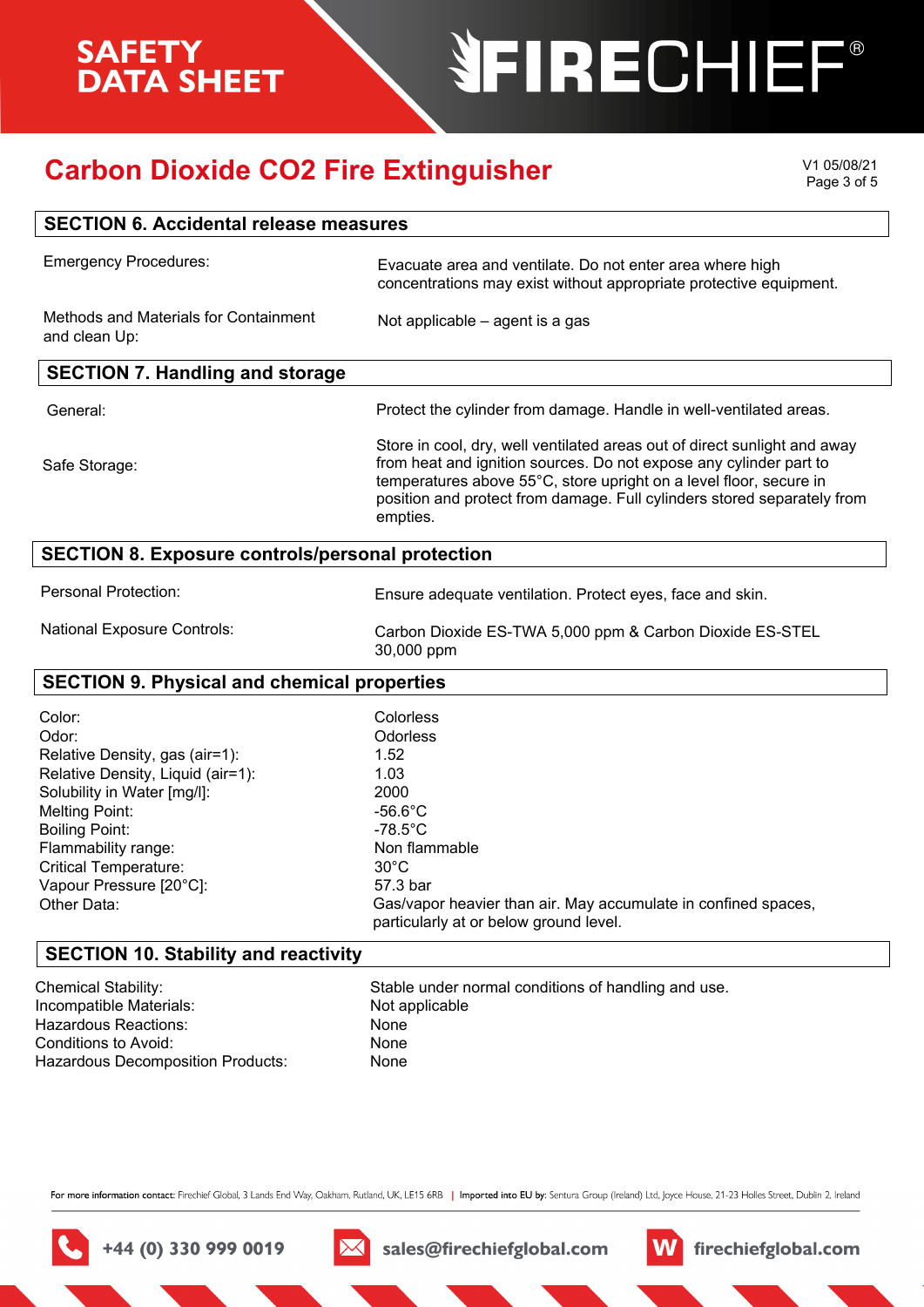# **SEIRECHIEF®**

## **Carbon Dioxide CO2 Fire Extinguisher** Page 4 of 5

V1 05/08/21

| <b>SECTION 11. Toxicological information</b>                                                                                         |                                                                                                                                                                                                                                                                                                                                                          |
|--------------------------------------------------------------------------------------------------------------------------------------|----------------------------------------------------------------------------------------------------------------------------------------------------------------------------------------------------------------------------------------------------------------------------------------------------------------------------------------------------------|
| Eye Contact:                                                                                                                         | The liquid form of this material can produce chilling sensations and<br>discomfort and also frostbite.                                                                                                                                                                                                                                                   |
| <b>Skin Contact:</b>                                                                                                                 | Evaporation of liquid from skin can produce chilling sensations.<br>Frostbite can occur. Avoid carbon dioxide snow.                                                                                                                                                                                                                                      |
| Inhalation:                                                                                                                          | Carbon dioxide is an asphyxiate. Effects of oxygen deficiency (below 6<br>%) are as follows: convulsive movements, possible respiratory collapse<br>and death.                                                                                                                                                                                           |
| Ingestion:                                                                                                                           | Not a likely route of entry.                                                                                                                                                                                                                                                                                                                             |
| Acute Overexposure:                                                                                                                  | Contact can produce chilling sensations, light headedness, giddiness,<br>shortness of breath, muscular tremors and weakness, and<br>acrocyanosis. Also unconsciousness or even death.                                                                                                                                                                    |
| Chronic Overexposure:                                                                                                                | Prolonged exposure to an oxygen deficient atmosphere (below 18 %<br>oxygen) may affect the heart and nervous system.                                                                                                                                                                                                                                     |
| <b>SECTION 12. Ecological information</b>                                                                                            |                                                                                                                                                                                                                                                                                                                                                          |
| Eco toxicity:<br>Mobility:<br><b>Bio Accumulative Potential:</b><br>Persistence and Degradability:<br>Environmental Fate (Exposure): | Not available<br>Not available<br>Not available<br>Not available<br>Not available                                                                                                                                                                                                                                                                        |
| <b>SECTION 13. Disposal considerations</b>                                                                                           |                                                                                                                                                                                                                                                                                                                                                          |
| General:                                                                                                                             | Dispose of in compliance with local authority regulations. It can be<br>discharged to atmosphere in a well ventilated place, Where<br>accumulation could be dangerous do not discharge. The gas cylinders<br>are refillable. If the cylinder should be placed out of service, ask the<br>manufacturer / supplier about recovery / recycling information. |
| Special Precautions for Landfill or Incineration:                                                                                    | Do not incinerate                                                                                                                                                                                                                                                                                                                                        |

#### **SECTION 14. Transport Information**

UN No.: 1044 Class and Subsidiary Risk: D.G. Class 2.2 Special Precautions for User: None UN Proper Shipping Name: FIRE EXTINGUISHER<br>Packing Group: Facking Group III Hazchem Code: 2TE

Packing Group III

For more information contact: Firechief Global, 3 Lands End Way, Oakham, Rutland, UK, LE15 6RB | Imported into EU by: Sentura Group (Ireland) Ltd, Joyce House, 21-23 Holles Street, Dublin 2, Ireland



sales@firechiefglobal.com